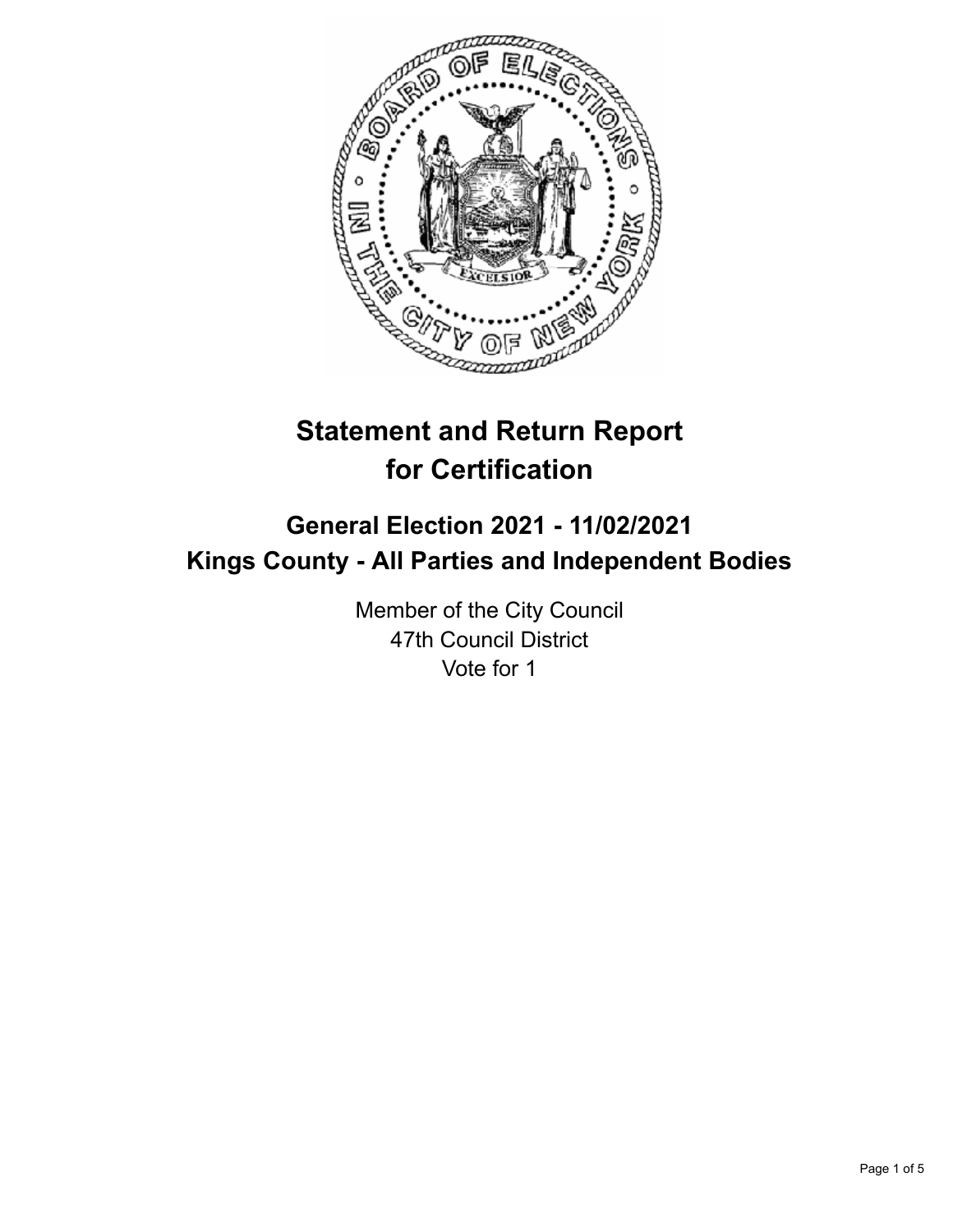

### **Assembly District 45**

| PUBLIC COUNTER                                           | 3,198        |
|----------------------------------------------------------|--------------|
| <b>MANUALLY COUNTED EMERGENCY</b>                        | 0            |
| <b>ABSENTEE / MILITARY</b>                               | 183          |
| <b>AFFIDAVIT</b>                                         | 26           |
| <b>Total Ballots</b>                                     | 3,407        |
| Less - Inapplicable Federal/Special Presidential Ballots | 0            |
| <b>Total Applicable Ballots</b>                          | 3,407        |
| ARI KAGAN (DEMOCRATIC)                                   | 1,624        |
| MARK SZUSZKIEWICZ (REPUBLICAN)                           | 1,433        |
| MARK SZUSZKIEWICZ (CONSERVATIVE/SAVE THE PLANET)         | 122          |
| <b>INNA VERNIKOV (WRITE-IN)</b>                          | 1            |
| STEVEN D PATZER (WRITE-IN)                               | $\mathbf{1}$ |
| UNATTRIBUTABLE WRITE-IN (WRITE-IN)                       | $\mathbf{1}$ |
| <b>Total Votes</b>                                       | 3,182        |
| Unrecorded                                               | 225          |

### **Assembly District 46**

| <b>PUBLIC COUNTER</b>                                    | 4,642 |
|----------------------------------------------------------|-------|
| MANUALLY COUNTED EMERGENCY                               | 0     |
| ABSENTEE / MILITARY                                      | 269   |
| <b>AFFIDAVIT</b>                                         | 31    |
| <b>Total Ballots</b>                                     | 4,942 |
| Less - Inapplicable Federal/Special Presidential Ballots | 0     |
| <b>Total Applicable Ballots</b>                          | 4,942 |
| ARI KAGAN (DEMOCRATIC)                                   | 2,990 |
| MARK SZUSZKIEWICZ (REPUBLICAN)                           | 1,492 |
| MARK SZUSZKIEWICZ (CONSERVATIVE/SAVE THE PLANET)         | 92    |
| INNA VERNIKOV (WRITE-IN)                                 | 2     |
| MARSHALL MATHERS (WRITE-IN)                              | 1     |
| MERCEDES NARCISSE (WRITE-IN)                             | 1     |
| NORMA LAWRENCE (WRITE-IN)                                | 1     |
| PAUL CAPOBIANCO (WRITE-IN)                               | 1     |
| STEVEN PATZER (WRITE-IN)                                 | 1     |
| UNATTRIBUTABLE WRITE-IN (WRITE-IN)                       | 3     |
| WHITNEY WHITE (WRITE-IN)                                 | 1     |
| <b>Total Votes</b>                                       | 4,585 |
| Unrecorded                                               | 357   |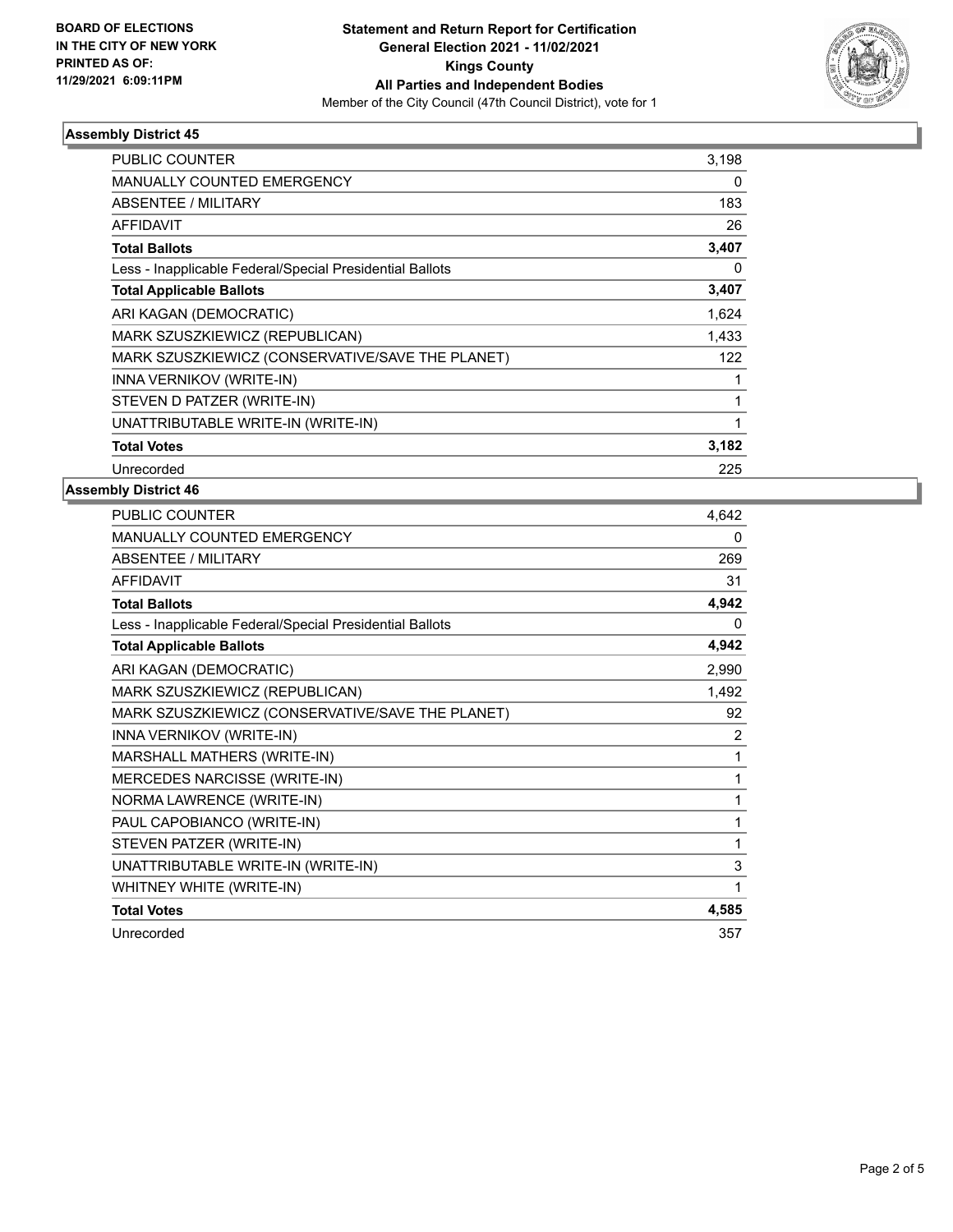

### **Assembly District 47**

| <b>PUBLIC COUNTER</b>                                    | 5,297 |
|----------------------------------------------------------|-------|
| <b>MANUALLY COUNTED EMERGENCY</b>                        | 0     |
| <b>ABSENTEE / MILITARY</b>                               | 371   |
| <b>AFFIDAVIT</b>                                         | 29    |
| <b>Total Ballots</b>                                     | 5,697 |
| Less - Inapplicable Federal/Special Presidential Ballots | 0     |
| <b>Total Applicable Ballots</b>                          | 5,697 |
| ARI KAGAN (DEMOCRATIC)                                   | 2,467 |
| MARK SZUSZKIEWICZ (REPUBLICAN)                           | 2,535 |
| MARK SZUSZKIEWICZ (CONSERVATIVE/SAVE THE PLANET)         | 236   |
| CURTIS SILWA (WRITE-IN)                                  | 1     |
| KANYE WEST (WRITE-IN)                                    | 1     |
| KARMAN CHAO (WRITE-IN)                                   | 1     |
| MICHAEL C. CHEWNG (WRITE-IN)                             | 1     |
| STEVEN D PATZER (WRITE-IN)                               | 1     |
| UNATTRIBUTABLE WRITE-IN (WRITE-IN)                       | 1     |
| VULLNET VELIU (WRITE-IN)                                 | 1     |
| <b>Total Votes</b>                                       | 5,245 |
| Unrecorded                                               | 452   |

#### **Assembly District 48**

| PUBLIC COUNTER                                           | 135            |
|----------------------------------------------------------|----------------|
| <b>MANUALLY COUNTED EMERGENCY</b>                        | 0              |
| ABSENTEE / MILITARY                                      | $\overline{7}$ |
| <b>AFFIDAVIT</b>                                         | 0              |
| <b>Total Ballots</b>                                     | 142            |
| Less - Inapplicable Federal/Special Presidential Ballots | 0              |
| <b>Total Applicable Ballots</b>                          | 142            |
| ARI KAGAN (DEMOCRATIC)                                   | 64             |
| MARK SZUSZKIEWICZ (REPUBLICAN)                           | 62             |
| MARK SZUSZKIEWICZ (CONSERVATIVE/SAVE THE PLANET)         | 4              |
| INNA VERNIKOV (WRITE-IN)                                 |                |
| <b>Total Votes</b>                                       | 131            |
| Unrecorded                                               | 11             |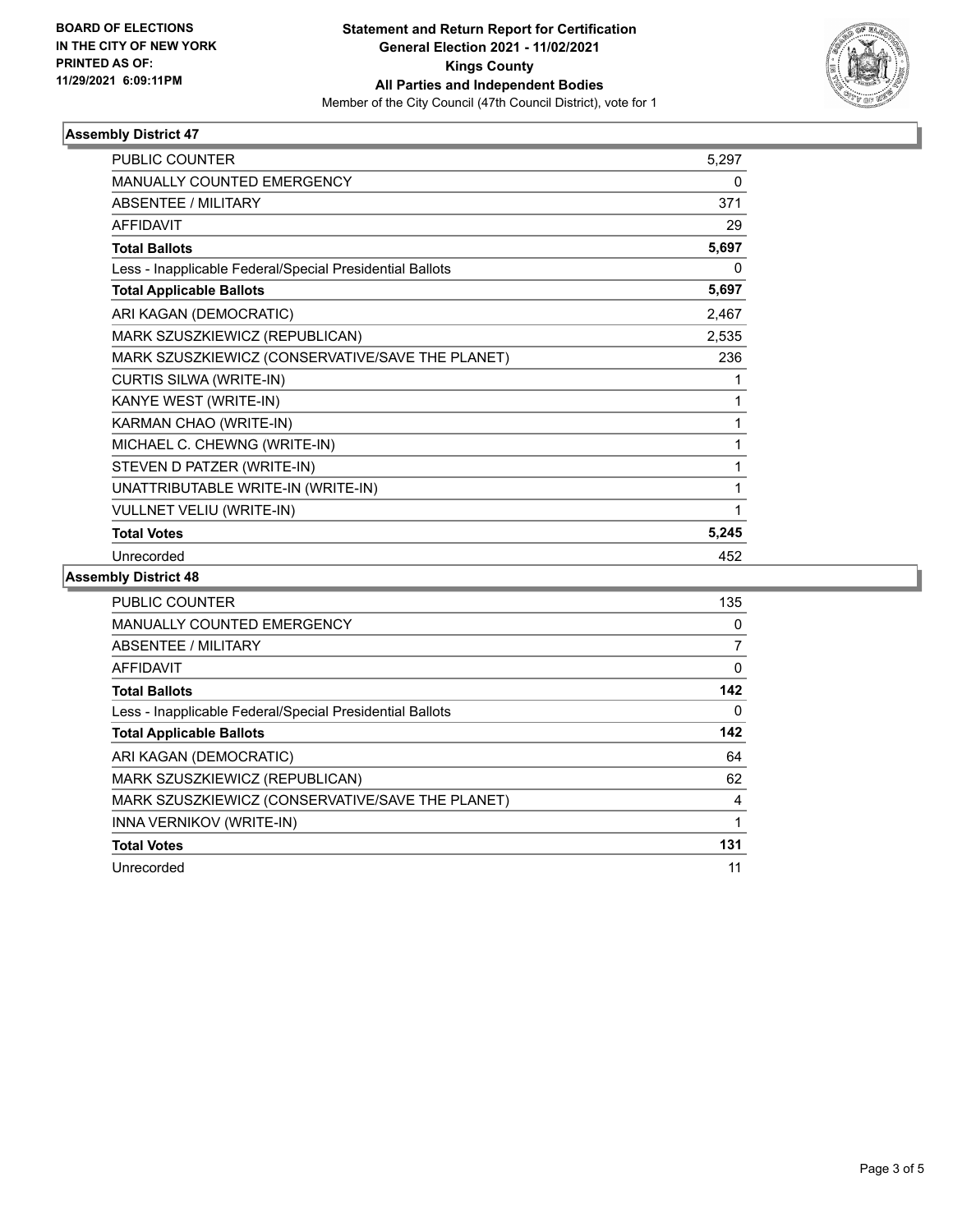

### **Assembly District 49**

| PUBLIC COUNTER                                           | 1,860 |
|----------------------------------------------------------|-------|
| <b>MANUALLY COUNTED EMERGENCY</b>                        |       |
| <b>ABSENTEE / MILITARY</b>                               | 110   |
| <b>AFFIDAVIT</b>                                         | 17    |
| <b>Total Ballots</b>                                     | 1,988 |
| Less - Inapplicable Federal/Special Presidential Ballots | 0     |
| <b>Total Applicable Ballots</b>                          | 1,988 |
| ARI KAGAN (DEMOCRATIC)                                   | 788   |
| MARK SZUSZKIEWICZ (REPUBLICAN)                           | 921   |
| MARK SZUSZKIEWICZ (CONSERVATIVE/SAVE THE PLANET)         | 78    |
| KARMAN CHAD (WRITE-IN)                                   |       |
| KARMAN CHAO (WRITE-IN)                                   | 2     |
| <b>Total Votes</b>                                       | 1,790 |
| Unrecorded                                               | 198   |